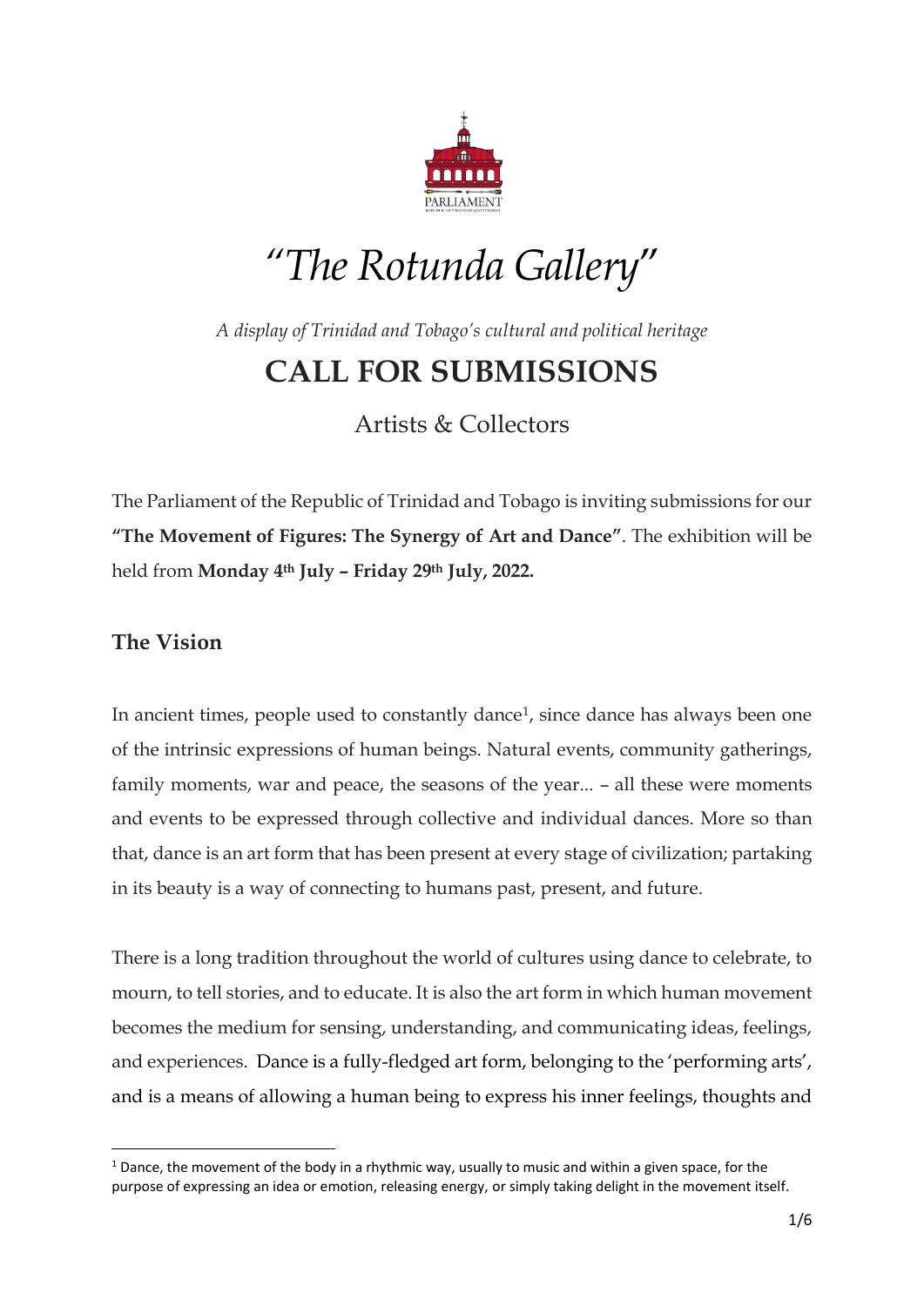experiences. Dance is a natural form of self-expression: the body expresses itself naturally and so therefore does the spirit. Through dance, our body expresses how free we actually are, while also highlighting the restrictions our minds impose on it.

*In 1982, the Dance Committee of International Theatre Institute (ITI) founded International Dance Day to be celebrated every year on the 29th April, the birthday of Jean-Georges Noverre (1727-1810), creator of modern ballet. The intention of the International Dance Day Message is to celebrate dance, revel in the universality of this art form, cross all political, cultural and ethnic barriers, and bring people together with a common language - dance.*

The "Movement of Figures: The Synergy of Art and Dance" theme aligns with some of the Sustainable Development Goals of the United Nations Vision/Mandate: Goal #4– "Quality Education", Goal #8 – "Decent work and economic growth" and Goal #11 - "Sustainable cities and communities ("Strengthen efforts to protect and safeguard the world's cultural and natural heritage").

As a cultural melting pot, descendants from Africa and India brought with them folk dance and Indian classical respectively. There was also an influence from the Spanish, English and French. Additionally, Trinidad and Tobago is popularly known for Calypso and Soca music and their rhythmic and unique dance styles that are elements of the art form. Bele, Odissi, Limbo, and Bongo are also popular in the local dance scene.

The Rotunda Gallery welcomes submissions that depict the movement of the human form, or depict the many forms of dance that are present in Trinidad and Tobago or even dances that we were influenced by. Let us show the beautiful expression of dance depicting the vibrancy, splendour and uniqueness of our culture.

#### **Inspirational Tags**

Art and Dance; Movement of Figures; Human Form; Performing Arts; Dance Expression; Culture; Cultural Expression; Traditional Dance; Limbo; Bongo; Kalinda;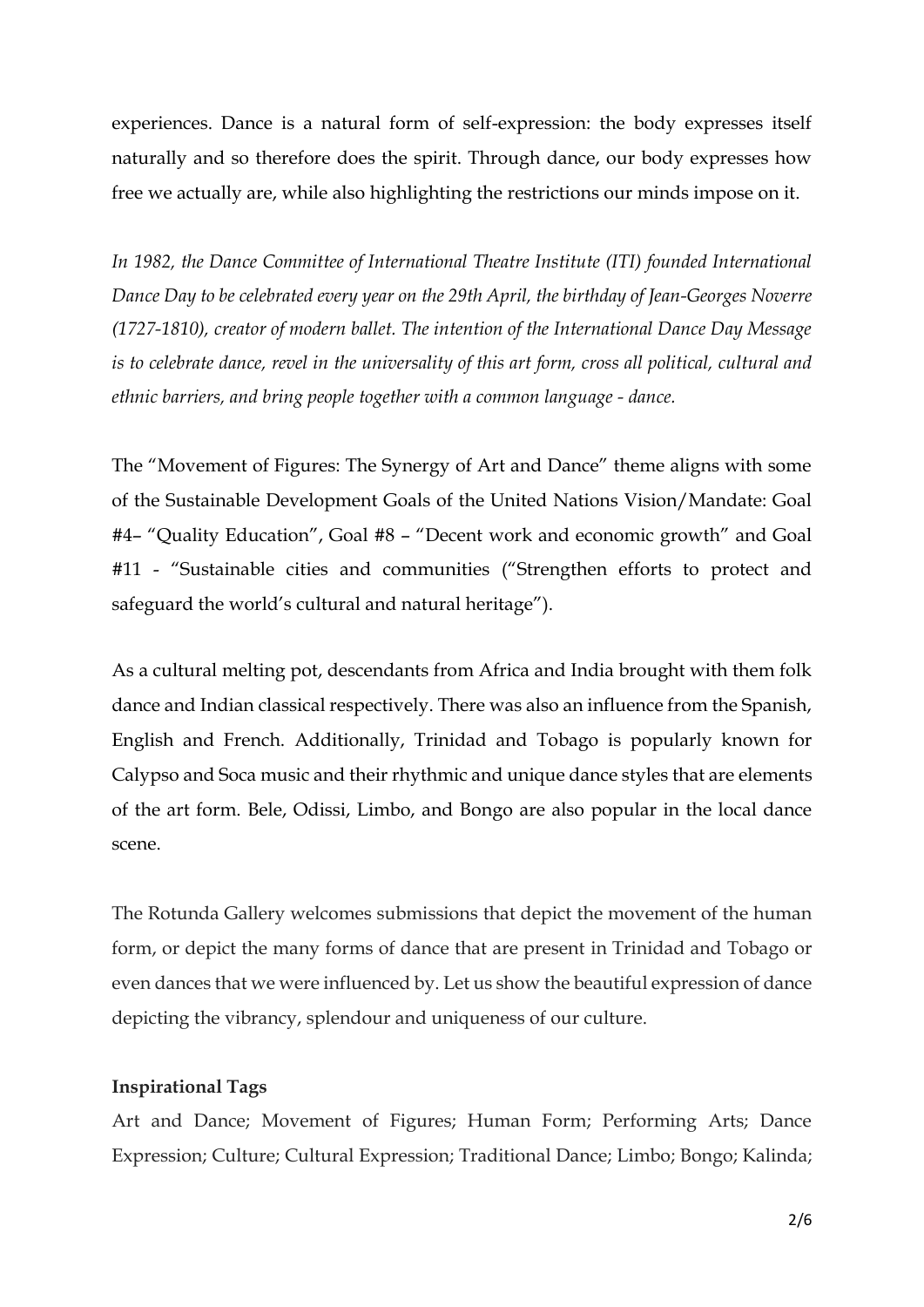Tobago Jig; Tobago Ole Time Wedding; Brushback; Bele; Calypso Dance; East Indian Folk Dance; East Indian Classical Dance; Odissi; Kathak; Trinidad and Tobago.

# **Important Notes**

- All visual art genres are acceptable (painting, photography, drawing, sculpture, prints, fabric art, collage, installation art, digital art).
- Submissions for this call are open **only** to nationals of Trinidad and Tobago.
- There is no submission fee, but artists and collectors will be responsible for framing, transport, and insurance of their artwork.
- No sexual content, violence, hatred, or propaganda.
- The final decision on whether your artwork will be exhibited is at the sole discretion of the Office of the Parliament Rotunda Gallery Committee.
- Artists and Collectors may be invited to exhibit by the Office of the Parliament Rotunda Gallery Committee or solicited through a call to artists.
- The Office of the Parliament will, at the Artist's request, make contact information available to persons interested in purchasing the artwork. All sales and related negotiations are the sole responsibility of the Artist.
- **You are required to submit the title, medium, year, size, and price of artwork.**

## **Important Dates**

| Activity                                                                                                            | Date                                  |
|---------------------------------------------------------------------------------------------------------------------|---------------------------------------|
| <b>Call for Submissions</b>                                                                                         | Friday 27th May, 2022                 |
| <b>Email Submission deadline</b> of artwork<br>and other supporting documents to<br>rotundagallery@ttparliament.org | Sunday 26th June, 2022                |
| <b>Selection Notification via email</b>                                                                             | Tuesday 28th June, 2022               |
| <b>Submission</b> of artwork at the Rotunda<br>Gallery, Red House                                                   | Saturday 2 <sup>nd</sup> July, 2022   |
| Deadline for collection of artworks<br>from the Rotunda Gallery, Red House                                          | Thursday 4 <sup>th</sup> August, 2022 |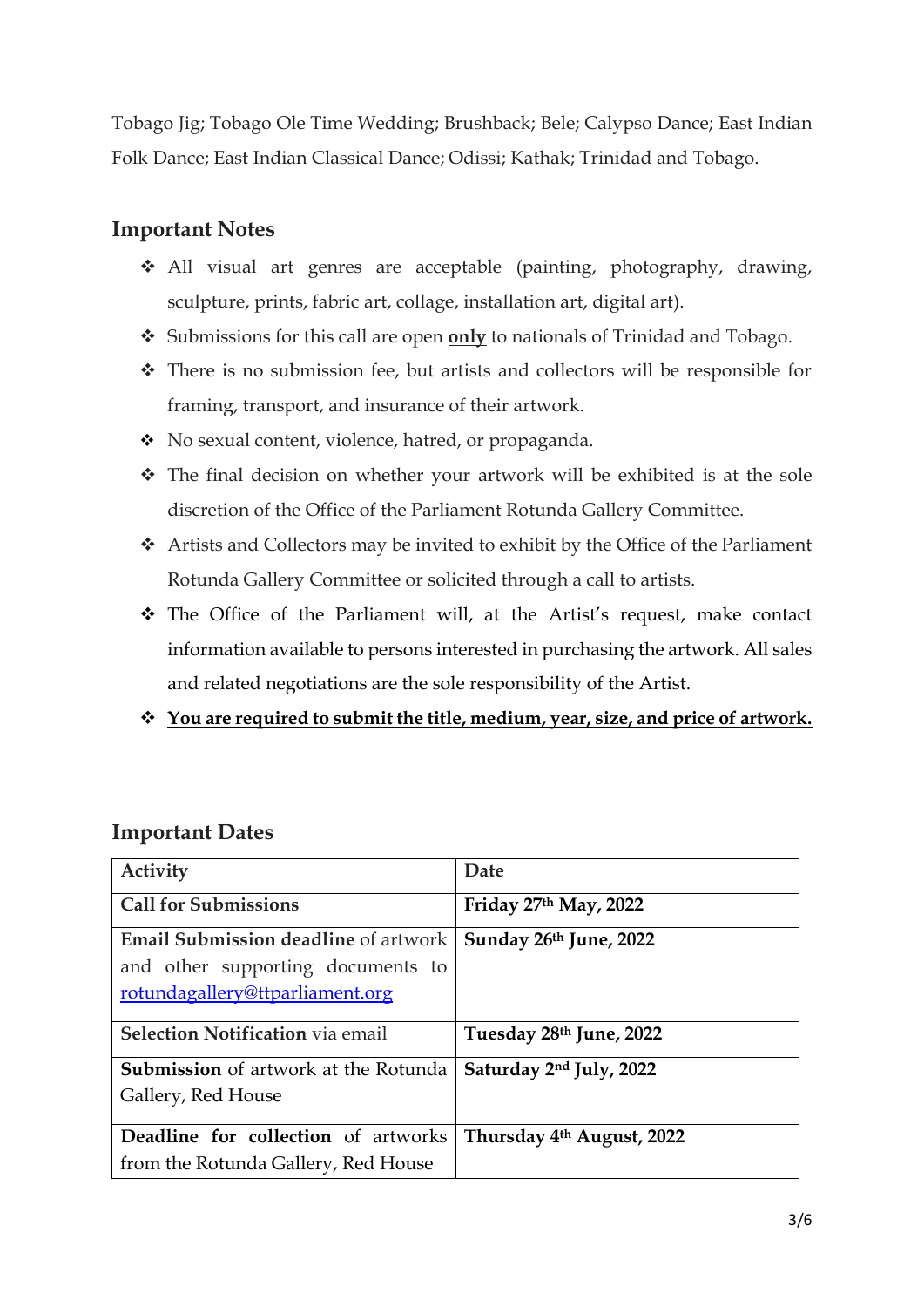## **Submission Guidelines and Requirements**

- Proof of Trinidad and Tobago citizenship (National ID or Passport).
- Contact information (name, phone number, email address).
- A brief Artist Statement (not exceeding 300 words).
- An explanation of each piece submitted (not exceeding 150 words per piece).
- $\div$  Images (at least 300 dpi) of up to three (3) pieces of work.
- Documents must be submitted electronically to [rotundagallery@ttparliament.org](mailto:rotundagallery@ttparliament.org) in Word format and images of work must be in .JPEG format. See title examples below:
	- o John Doe\_National ID
	- o John Doe\_ The Movement of Figures \_2022\_24x44inches
	- o John Doe\_Artist Statement\_2022
- Collectors must submit proof of ownership of the artwork.

#### **You are required to submit the title, medium, year, size, and price of artwork.**

#### **The Selection Process**

Office of the Parliament Rotunda Gallery Committee will select artwork for **"The Movement of Figures: The Synergy of Art and Dance"** Exhibition.

#### **Frequently Asked Questions for Exhibitions at the Rotunda Gallery**

- 1. **WHO CAN SUBMIT WORKS?** Any citizen of Trinidad and Tobago.
- 2. **WHAT CAN I SUBMIT**? Artists and collectors can submit up to three (3) pieces of work in any medium or genre of visual arts which includes, painting, photography, drawing, sculpture, prints, fabric art, collage, installation art, digital art or other. **No sexual content, violence, hatred, or propaganda**. Unsuitable works will not be accepted.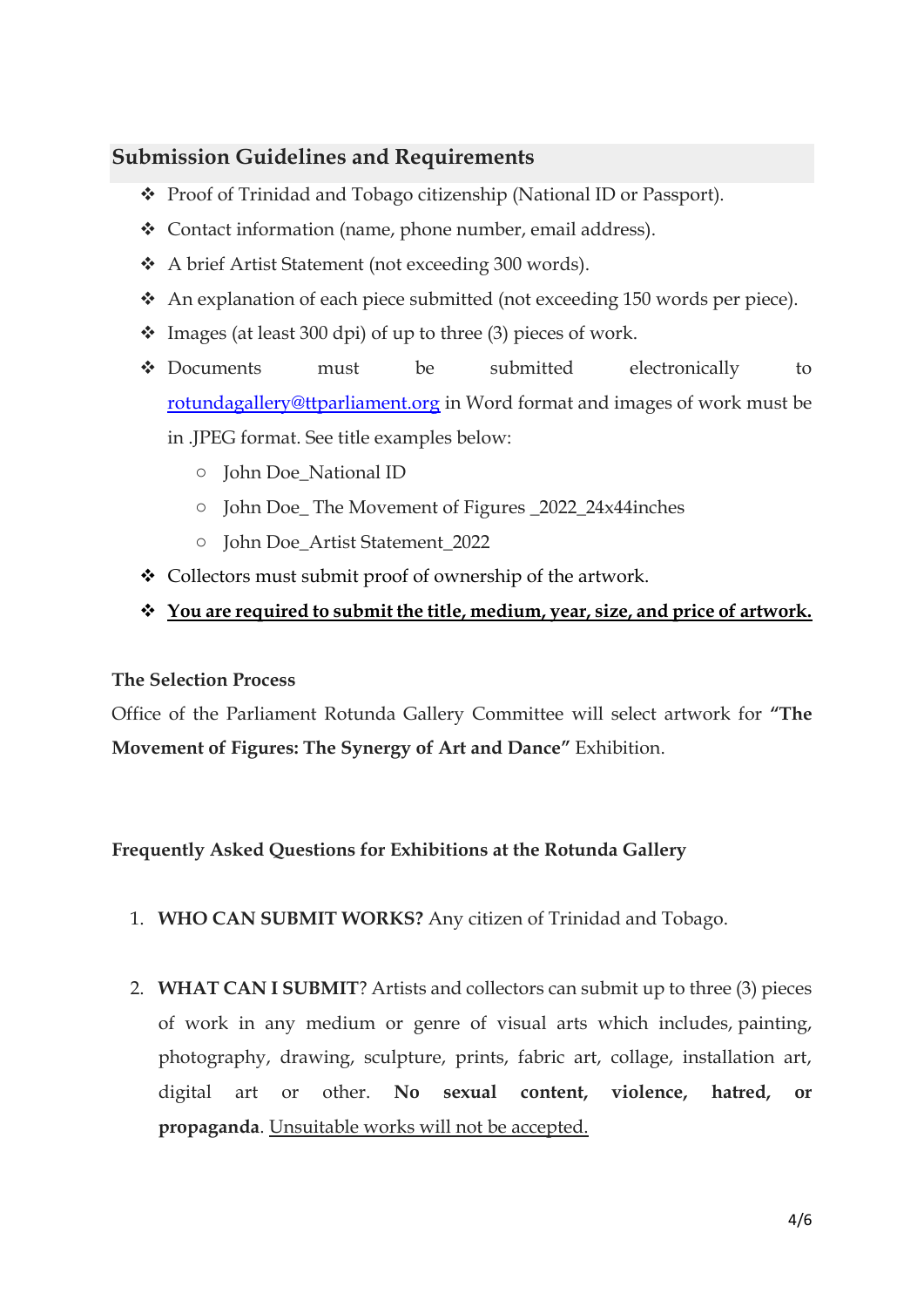- 3. **I CANNOT COMPLETE ARTWORK BY THE DEADLINE, ARE THERE ANY OTHER OPPORTUNITIES?** Yes, the Rotunda Gallery will be a permanent exhibition space to display Trinidad and Tobago's cultural and political heritage. Follow the Parliament of Trinidad and Tobago and Rotunda Gallery on Facebook, Instagram, and Twitter for future Calls for Submissions.
- 4. **HOW MANY WORKS CAN I SUBMIT**? Artists may submit **up to THREE (3) pieces** of artwork unless specific permission has been granted to submit a collection.
- 5. **WHAT IS THE SIZE LIMITATION?** The maximum size is 60 inches in height and 72 inches in width.
- 6. **WILL THE ARTWORK BE INSURED?** It is the responsibility of the artist or the collector to arrange all insurance. While every effort will be made to ensure that artworks submitted are handled carefully and well protected, all artworks should be insured door to door by the participating artist or collector.
- 7. **HOW WILL I KNOW WHETHER MY WORK HAS BEEN SELECTED?** You will receive an email informing you of the status of your submission.
- 8. **DO I HAVE TO FRAME MY ARTWORK?** For the initial electronic submission, the artwork can be unframed. Once you receive the email advising of the selection of your piece(s), you may proceed to the framing phase to prepare your work for submission day (unless your work will be exhibited virtually). All selected works must be professionally/tastefully mounted and ready for hanging or installation in the Rotunda Gallery.
- 9. **WHAT CAN I EXPECT ON FINAL SUBMISSION DAY?** Artists are required to bring in their work(s), ready to hang or display. The labels and submission